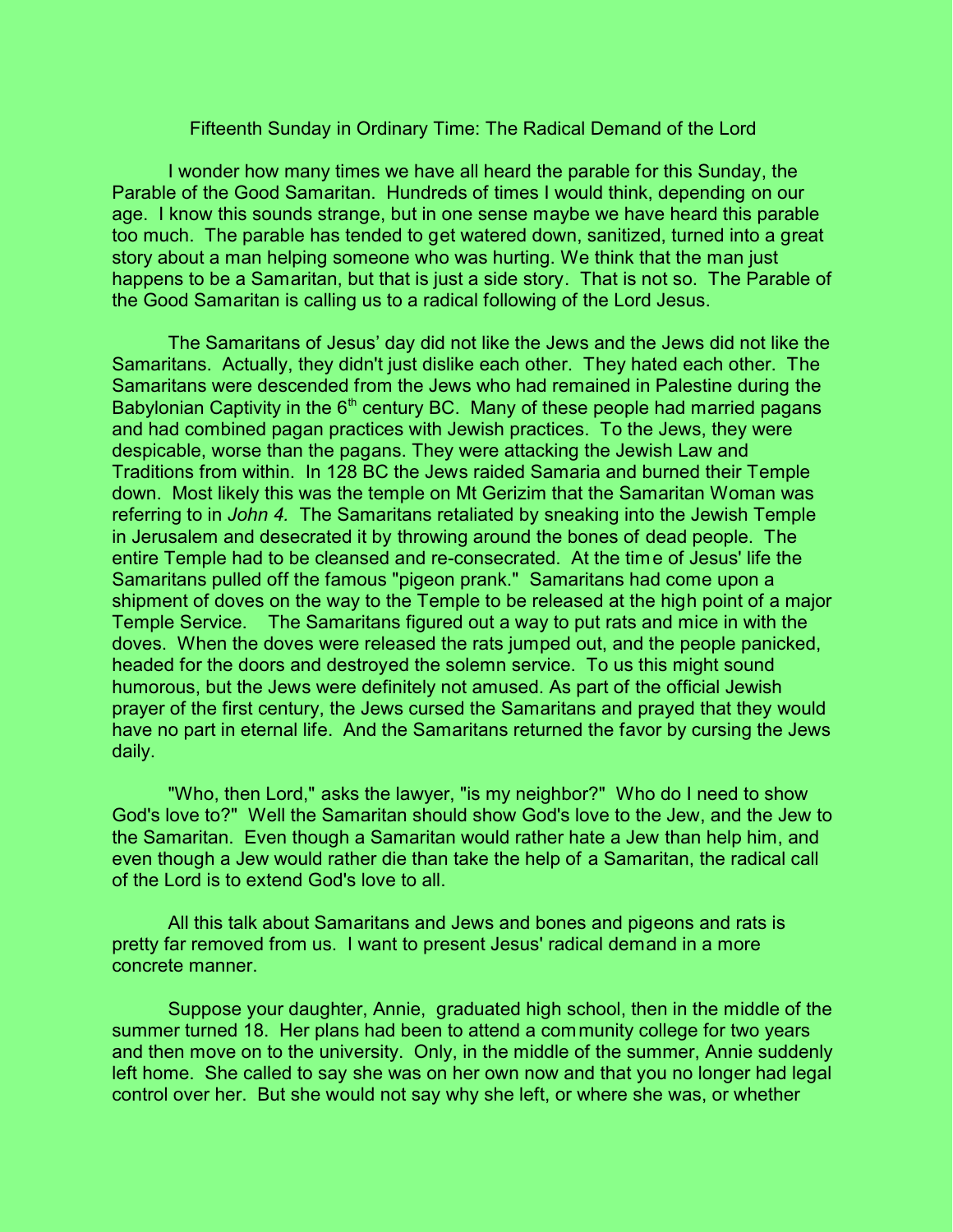she was ever going to be coming home. And your wife or your husband cried every night. And although you love your daughter, you are furious at her for doing this to that person whom you love more than anyone else in this world. Weeks went by, and then months. A few weeks after Thanksgiving, when the world is full of Christmas preparations, Annie finally called and said that she would like to visit on Christmas Day. You can't wait. Special gifts are bought. Her favorite food is prepared. You promised her that no questions would be asked. You just wanted to see her again. And you wait. And you wait. And she shows up at 3 in the afternoon, unwraps her presents, says thank you and is gone by 3:30. And your wife or your husband starts crying again. And you are beyond furious.

Then six months later you get a call from a social worker. Your daughter has been living on the streets for a month. She's now in a hospital and needs to be nursed at home. She has developed a terrible drug habit. She needs you to forget about the pain she has caused and take her back home, change your lifestyle and put a dent into your savings to care for her even though in the long run she might be ungrateful, and might leave again.

The radical call of the Lord to love as he loves demands that you take her back, and love her for who she is, even though she has hurt you.

Even more. Suppose after a number of weeks in your home Annie, you and your spouse have a heart to heart talk. And you say to her, "Honey, what did we do to cause you to run away and to be so horrible to us?" And your daughter says, "Mom, Dad, you didn't do anything wrong. You were good parents. I left because I knew that you would find our what a disappointment I really was. You see, do you remember Frank, a guy I met at the end of the school year? I started going out with him just before graduation. Well, I couldn't tell you, but he takes drugs, and he convinced me that I was missing a lot by not taking drugs with him. By the time I graduated, I had to have drugs everyday. You always said that you would never tolerate drugs in your house, and I wasn't going to give up the drugs or Frank, so when I knew you couldn't send the police after me, I left. After a few months we ran out of money, and I had to do terrible things to help pay for our drugs. And I did. I couldn't face you after that. Then, a month ago, he met another girl, told me I was useless and threw me out. That's what happened."

OK, all that is background. Now here's the clincher: How would you feel if you went out for a jog in the morning and there was Frank lying in a heap a gutter calling for someone to help him. Would you help him? Or would you cross over to the other side of the street?

Do you realize how radical this parable is? Do you know what Jesus is saying in this parable? He is saying, "Pick him up, take care of him. He is the neighbor you must love." I don't know if I could do it if I knew Annie from our youth group and knew how Frank had treated her. But I know that I would have no choice but to help him.